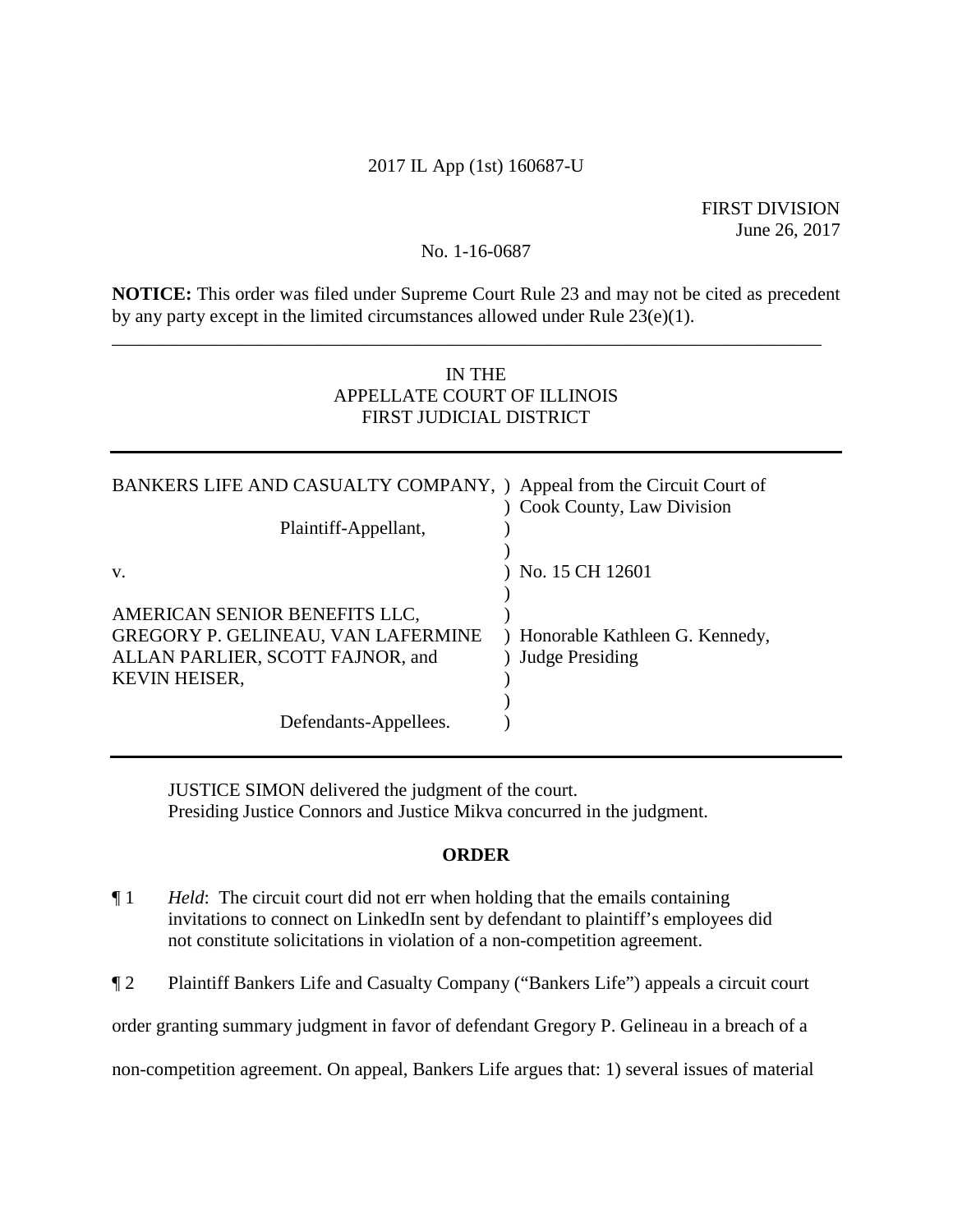fact precluded a summary judgment disposition, and 2) the circuit court abused its discretion when denying Bankers Life's request for additional discovery. For the following reasons, we affirm.

¶ 3 BACKGROUND

¶ 4 Bankers Life is an Illinois company that sells insurance and financial products, such as long-term care insurance life annuities and Medicare supplement insurance, primarily to seniors. Bankers Life sells its products through employees and independent contractors, and also employs individuals in management-level positions.

¶ 5 In 2004, Bankers Life hired Gelineau as the branch sales manager responsible for its Warwick, Rhode Island office. In 2006, Gelineau signed an employment agreement with Bankers Life that contained certain non-competition provisions, stating in relevant part:

 "During the term of this Contract and for 24 months thereafter, within the territory regularly serviced by the Manager's branch sales office, the Manager shall not, personally or through the efforts of others, induce or attempt to induce:

(a) any agent, branch sales manager, field vice president, employee, consultant, or other similar representative of the Company to curtail, resign, or sever a relationship with the company;

(b) any agent, branch sales manager, field vice president or employee of the Company to contract with or sell insurance business with any company not affiliated with the company, or

(c) any policyholder of the company to relinquish, surrender, replace, or lapse any policy issued by the company."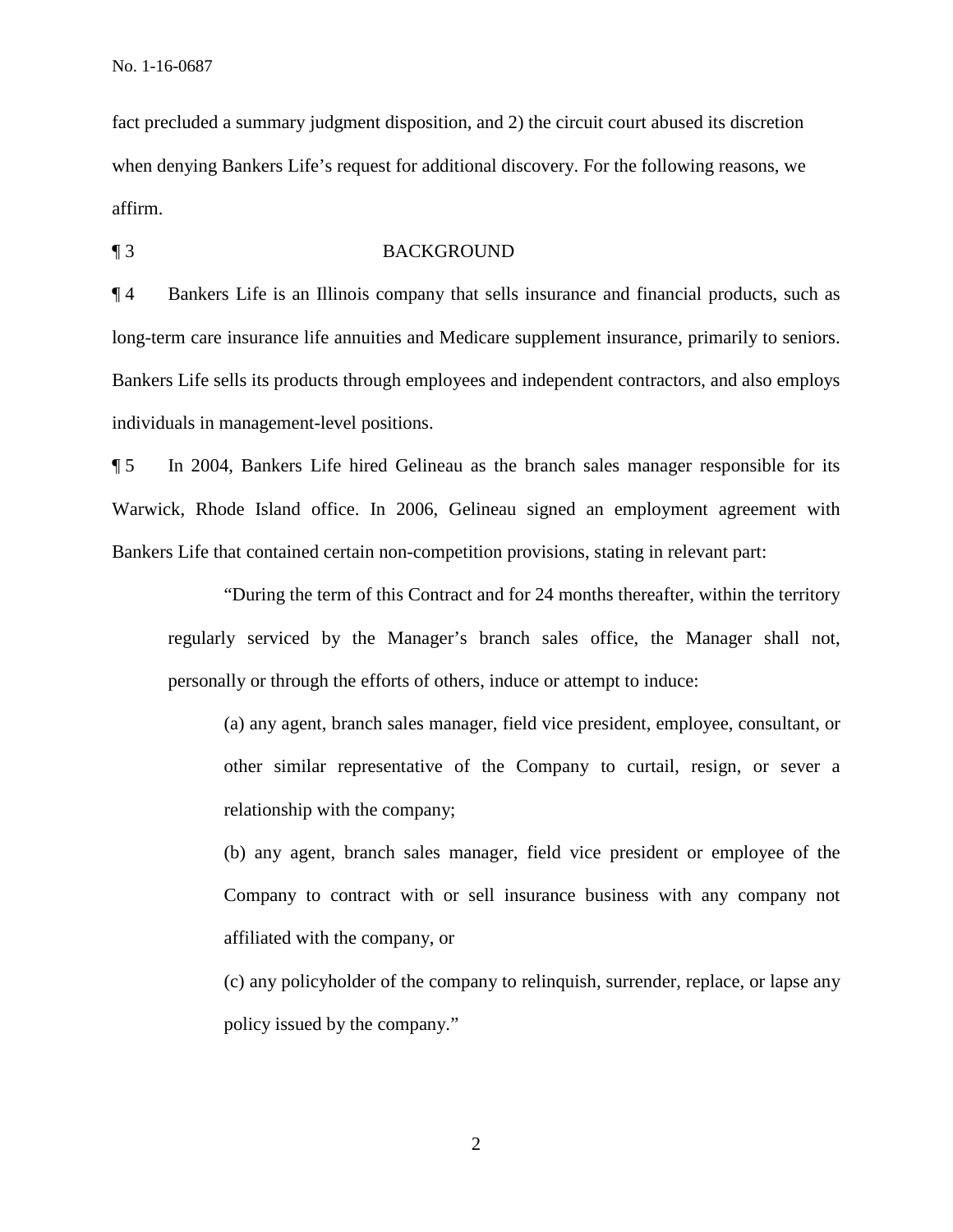No. 1-16-0687

¶ 6 Gelineau's employment with Bankers Life ended on or about January 15, 2015. Gelineau was subsequently hired by American Senior Benefits ("ASB") as its senior vice president. ASB is an insurance company generally regarded as a competitor of Bankers Life. According to Bankers Life, ASB hired and retained many former Bankers Life employees.

¶ 7 On August 21, 2015, Bankers Life filed its complaint alleging breach of contract against Gelineau and six other defendants: ASB, Van LaFermine, Christopher Valentine, Allan Parlier, Scott Fajnor, and Kevin Heiser. At issue in this appeal are the allegations against defendant Gelineau. In its breach of contract count against Gelineau, Bankers Life alleged that, after joining ASB, Gelineau recruited or attempted to recruit Bankers Life employees and agents from the Warwick, Rhode Island office, by sending LinkedIn requests to connect to three employees, Richard Connors, Sally Levesque, and Russell Dolan. According to Bakers Life, its employees "would then click onto [Gelineau's] profile [and] would see a job posting for ASB." Bankers Life alleged that a second method of recruiting that Gelineau used was to direct his subordinates at ASB, including Mark Medeiros, to contact Bankers Life agents and employees for the purpose of inducing them to leave Bankers Life and join ASB.

¶ 8 Gelineau filed a motion for summary judgment stating that he did not breach any provisions of his contract: he did not recruit any Bankers Life agents or employees in his geographic area, and he did not direct Mark Medeiros or any other ASB employee to recruit Bankers Life employees or agents in that geographic area. He also attested that he never used LinkedIn to send direct messages to Bankers Life agents or employees in the Warwick, Rhode Island area regarding ASB or any other possible professional opportunities. Instead, Gelineau stated, all of the individuals on his email contact list were sent LinkedIn generic emails asking them to form a professional connection on social media.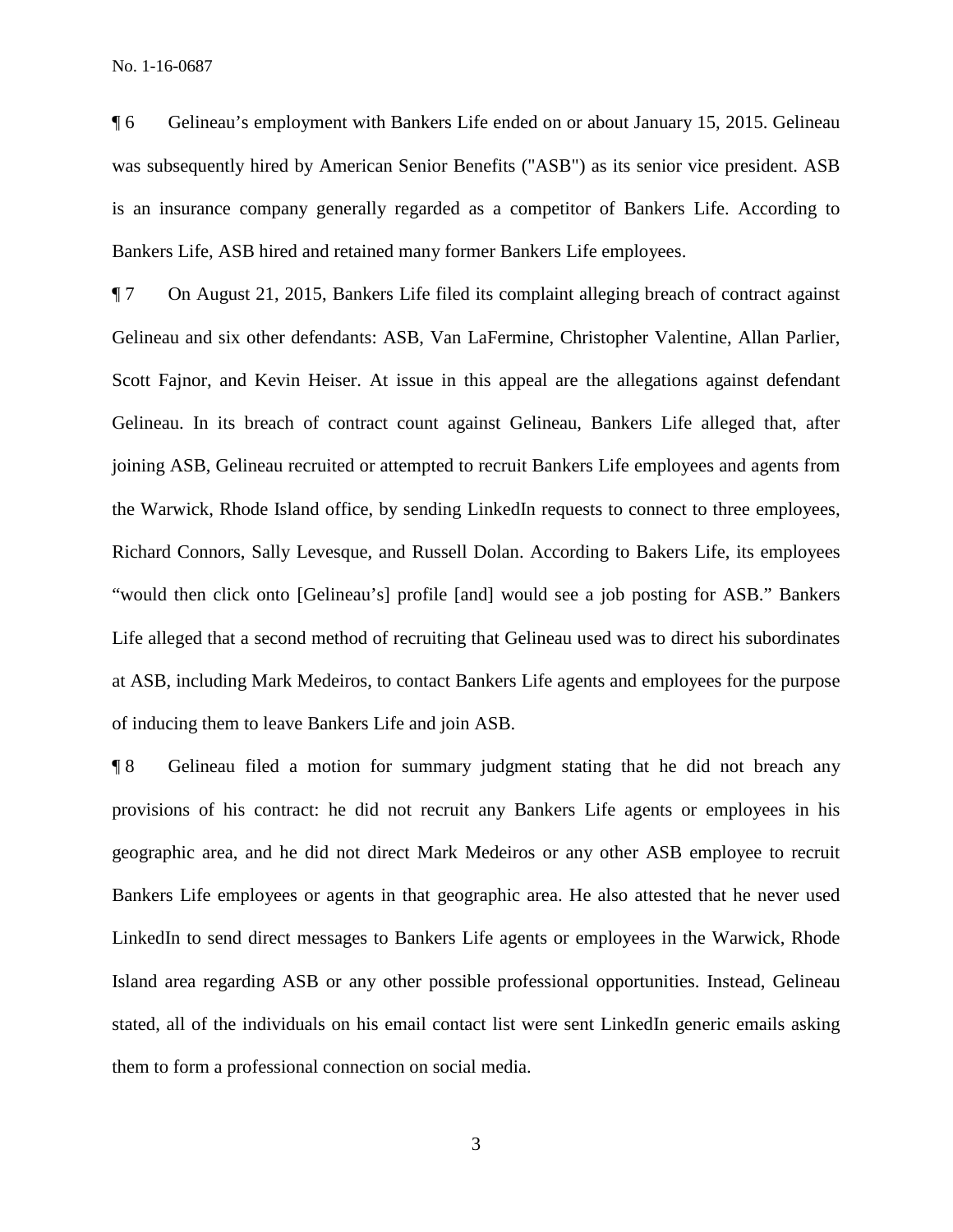No. 1-16-0687

¶ 9 Bankers Life filed its opposition to Gelineau's motion claiming that Gelineau, not LinkedIn, was responsible for sending the LinkedIn "endorsement emails." Bankers Life attached two affidavits to its response. One affidavit came from Peter Wilkins, Bankers Life's vice president, where he stated that Bankers Life would need additional discovery from LinkedIn, from Medeiros, and from Gelineau regarding their alleged recruiting efforts. The other affidavit came from Richard Connors where he stated that he received LinkedIn invitations from both Gelineau and Medeiros, and that several unnamed Bankers Life employees received similar requests to connect on LinkedIn from both Gelineau and Medeiros. Connors also indicated that he saw a job posting for a position with ASB on Gelineau's LinkedIn profile page.

¶ 10 During the hearing on the motion for summary judgment, Bankers Life argued that several text messages exchanged between Gelineau and another ASB employee, Van LaFermine, indicated that Gelineau used LinkedIn as a recruiting tool. Gelineau texted that he "will linkin[sic] with agents from their offices and see where it leads" and that "maybe you should link in [sic] and see if he bites at all." None of the potential recruits mentioned in the text messages worked in the Warwick, Rhode Island area.

¶ 11 Following oral arguments, Gelineau submitted a supplemental affidavit from Mark Medeiros where he stated that Gelineau asked him not to recruit Bankers Life agents or employees in the Warwick, Rhode Island area. Medeiros indicated that he contacted a small number of Bankers Life employees and agents, including someone named Christopher Fernandez in February 2015, before he started working at ASB. Subsequently, Bankers Life submitted an affidavit from Fernandez claiming that he received an invitation to connect on LinkedIn, and that Medeiros sent Fernandez a recruiting email sometime in the spring of 2015.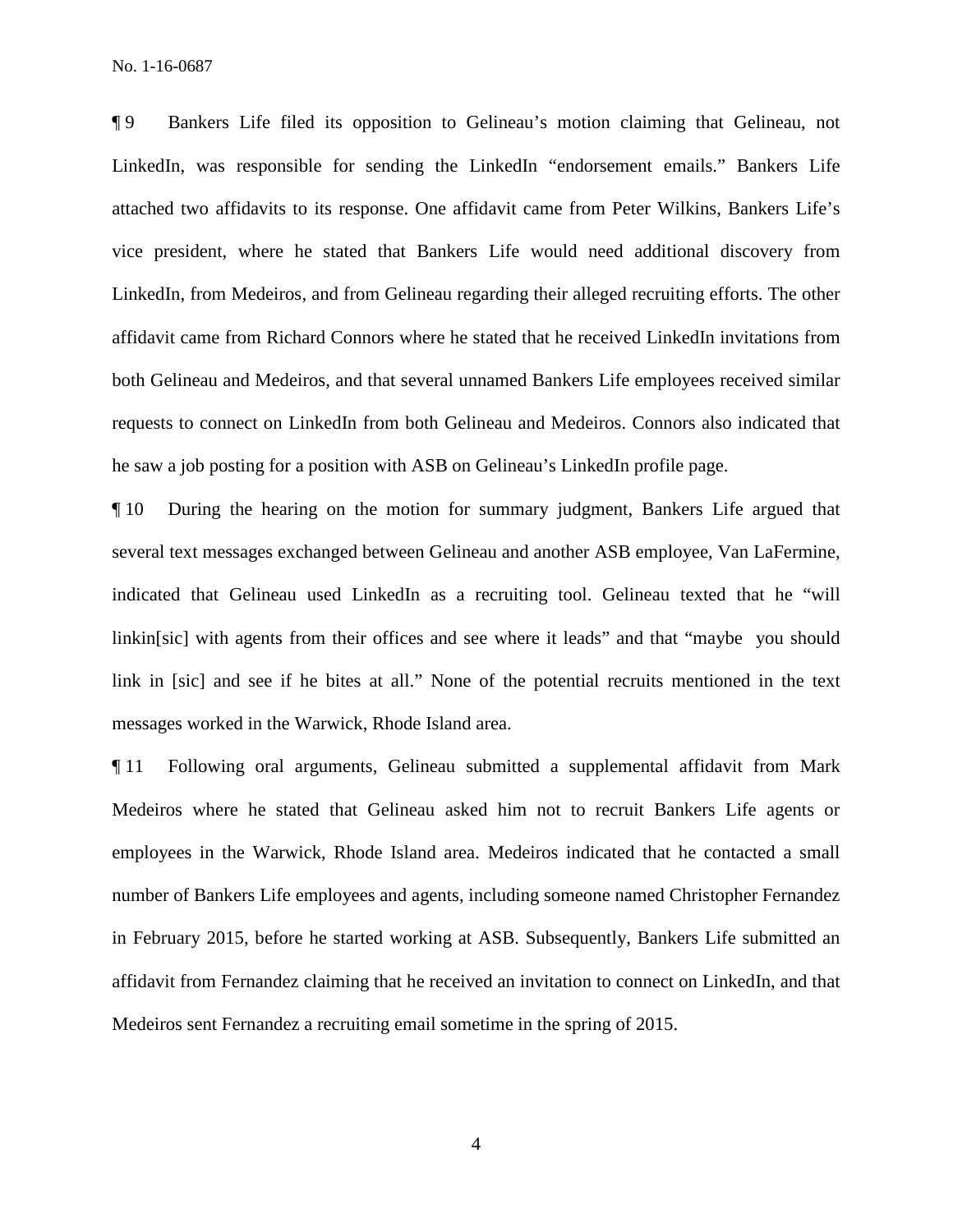¶ 12 The circuit court granted Gelineau's motion for summary judgment holding that, after reviewing all the submissions, Bankers Life failed to identify any solicitation or other breach of contract by Gelineau. The court further ordered that the judgment be made immediately final and appealable pursuant to Illinois Supreme Court Rule 304(a). This appeal follows.

# ¶ 13 ANALYSIS

¶ 14 We review the grant of summary judgment *de novo*. *Cook v. AAA Life Insurance Co.*, 2014 IL App (1st) 123700, ¶ 24. Summary judgment should only be granted if a strict construction against the movant of all the pleadings, depositions, admissions, and affidavits on file establishes no genuine issue of material fact and the entitlement of the moving party to judgment as a matter of law. *Board of Education of Township High School Dist. No. 211, Cook County. v. TIG Ins. Co.*, 378 Ill. App. 3d 191, 193 (2007). A genuine issue of material fact exists where the facts are in dispute or where reasonable minds could draw different inferences from the undisputed facts. *Libolt v. Wiener Circle, Inc.*, 2016 IL App (1st) 150118 ¶ 24. The purpose of summary judgment is not to try a question of fact, but to determine whether one exists. *Id*. at ¶ 25. If the plaintiff fails to establish any element of the cause of action, summary judgment for the defendant is proper. *Id*.

¶ 15 On appeal, Bankers Life argues that the circuit court erred when granting summary judgment in favor of Gelineau. Bankers Life contends that the circuit court erred in concluding that no genuine issue of material fact existed regarding whether Gelineau induced or attempted to induce Bankers Life agents and employees to leave Bankers Life, in violation of the noncompetition provisions contained in his employment agreement. Bankers Life maintains that Gelineau affirmatively sent the LinkedIn invitation to the three employees, that the invitations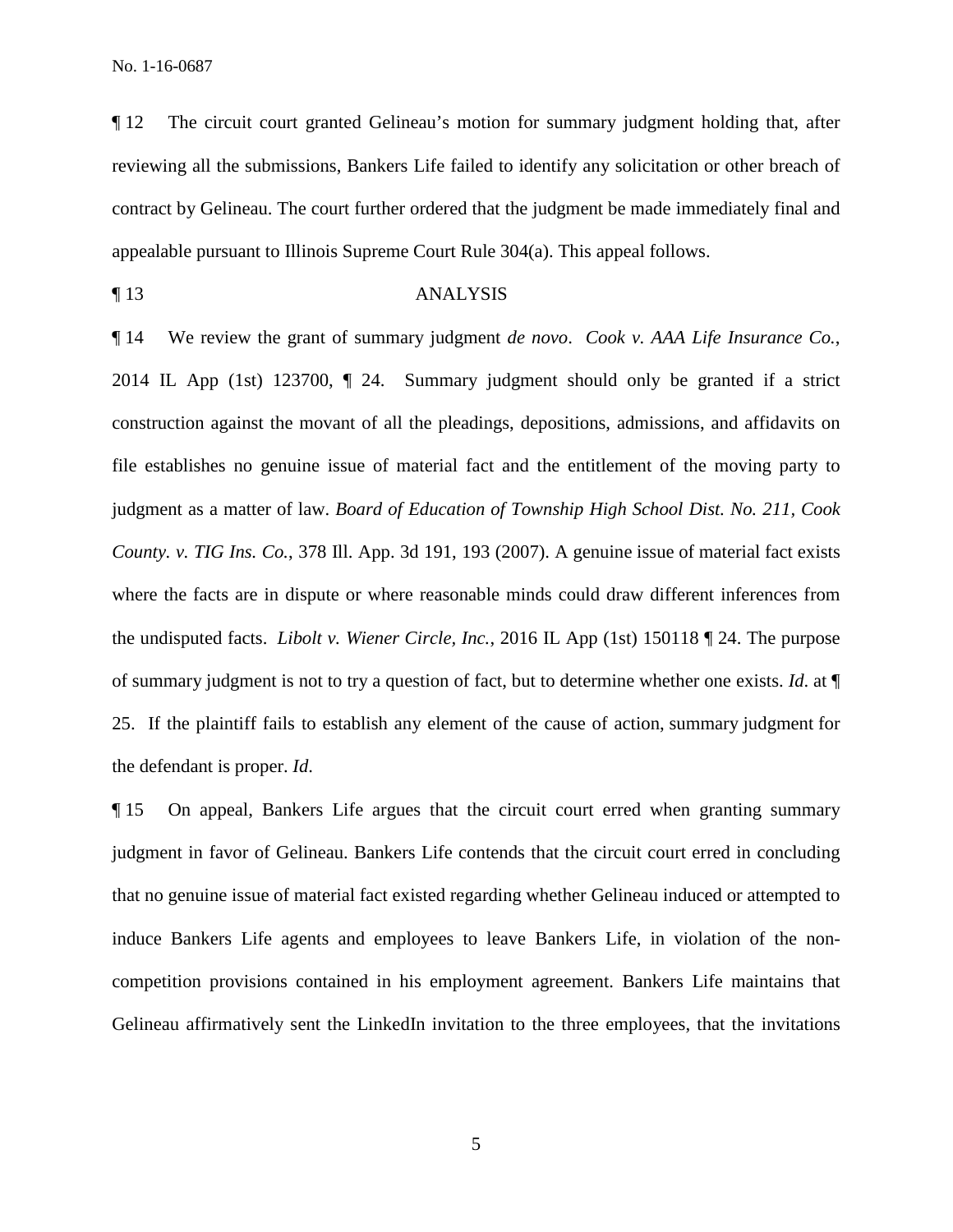directed its recipients to a job posting, and that it was Gelineau's *modus operandi* to first utilize LinkedIn to make contact as a first step in recruiting Bankers Life employees.

¶ 16 In order to plead a cause of action for breach of contract, a plaintiff must allege: (1) the existence of a valid and enforceable contract; (2) substantial performance by the plaintiff; (3) a breach by the defendant; and (4) resultant damages. *W.W. Vincent & Co. v. First Colony Life Ins. Co.*, 351 Ill. App. 3d 752, 759 (2004). The question before us is whether the emails sent through Gelineau's LinkedIn account to the three individuals working in the Bankers Life's Warwick, Rhode Island office and Gelineau's LinkedIn activity sought to induce or attempted to induce the Bankers Life employees in the Warwick, Rhode Island area "to curtail, resign, or sever a relationship with [Bankers Life]."

¶ 17 A few courts considered the question of whether LinkedIn communications or postings can violate a non-solicitation or non-competition requirement. In *BTS, USA, Inc. v. Executive Perspectives, LLC*, 2014 WL 6804545 (Conn. Super. Oct. 16, 2014), the employee, Marshall Bergmann, a webpage designer, updated his LinkedIn account to reflect his new job after he joined a competitor. *Id*. at \*3. Bergmann also made a LinkedIn posting encouraging his contacts to "check out" a website he designed for his new company. *Id*. BTS sued Bergmann and his new employer claiming that Bergmann's LinkedIn posting violated his legal obligations under a nonsolicitation agreement that prohibited him from soliciting BTS customers for two years after his BTS employment ended.

¶ 18 The court rejected BTS's claim and held that there was no evidence that any BTS customer actually viewed or visited Bergmann's LinkedIn website or did any business with Bergmann's new employer as a result of the purported solicitation. *Id*. at \*12. The court also noted that BTS had no policies or procedures regarding its employees' use of LinkedIn or other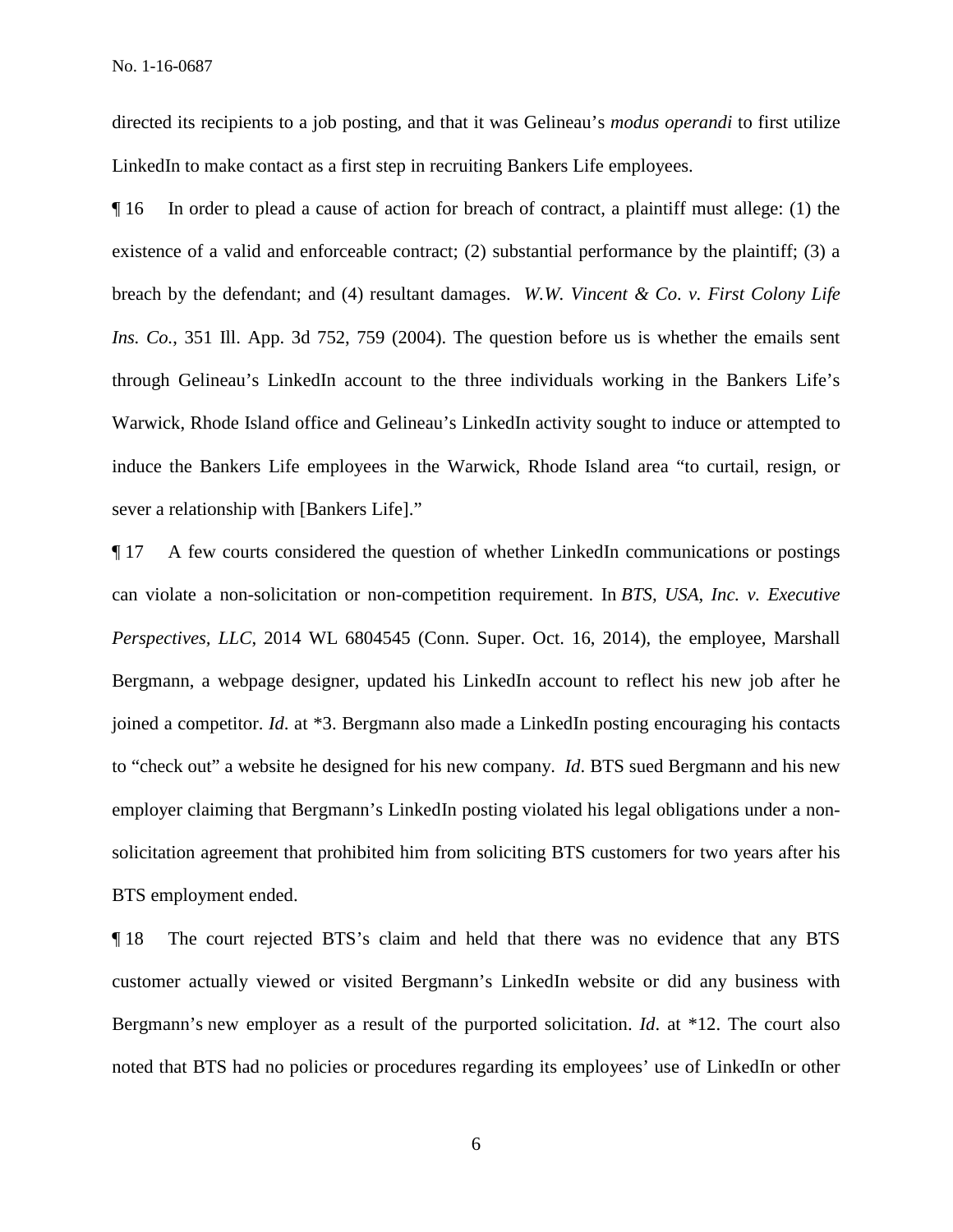social media, which prohibited or restricted what Bergmann had done. *Id*. The court stated that "to this day" the employer permitted "employees to maintain LinkedIn accounts without monitoring or restrictions from BTS." *Id*.

¶ 19 The court's decision in *BTS, USA, Inc. v. Executive Perspectives, LLC* is similar to that of a few other courts which have considered the issue. *Enhanced Network Solutions Grp. v. Hypersonic Techs.*, 951 N.E. 2d. 265 (Ind. Ct. of App. 2011) (posting of job opportunity on LinkedIn page was not a solicitation); *Invidia v. DeFonzo*, 2012 WL 5576406 (Mass. Super. Oct. 22, 2012) (becoming "friends" with former clients on Facebook did not, in of itself, violate the non-compete clause); *PrePaid Legal Services v. Cahill*, 924 F. Supp. 2d 1281 (E.D. Okla. 2013) (holding that employee's postings on Facebook which touted his new employer's product and which was viewed by former colleagues did not violate agreement to not recruit employees from his former employer).

¶ 20 On the other hand, there have been circumstances where courts have found an employee's use of LinkedIn violated a non-compete, or non-solicitation agreement. Bankers Life points to *Coface Collections North America v. Newton*, 430 F. Appx. 162 (3d Cir. 2011), where the Third Circuit affirmed the district court's grant of a preliminary injunction for the defendant, William Newton, for the breach of his non-competition and non-solicitation agreement. *Id*. at 169. In *Coface*, Newton entered into an asset purchase agreement with Coface, a Delaware corporation engaged in the business of collections and receivables management. *Id*. The agreement contained several restrictive covenants, including a non-compete provision providing that Newton would not: "(i), for a period of five years following the sale, compete with Coface or solicit, or interfere with Coface's relationships with Coface's employees and customers, or (ii) include the name 'Newton' in the name of any entity in competition with Coface." *Id*. About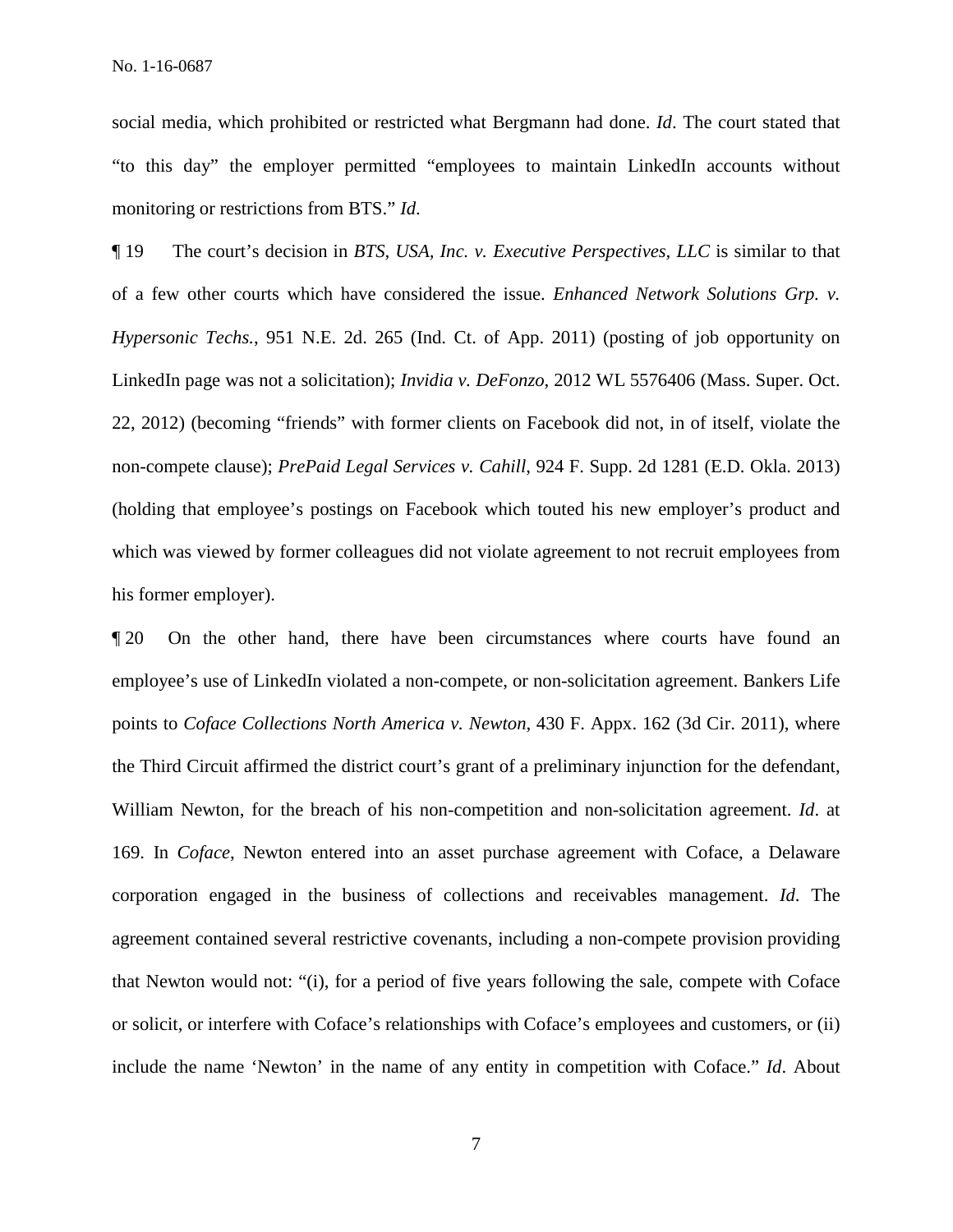eight months before the non-compete was set to expire, Newton formed and began operating a company called "Newton, Clark & Associates, LLC." *Id*. at 164. He also posted on LinkedIn that he was "Chairman of the Board" at Newton Clark, and posted on Facebook that his "noncompete ends on  $12/31/2010 \&$  [he] decided that the USA needs another excellent, employee oriented Commercial Collection Agency." *Id*. The posts encouraged professionals to contact him to apply for a position with his new company. *Id*. While the non-compete and non-solicitation agreement was still in effect, Newton also sent friend requests on Facebook to current Coface employees. *Id*. at 165 n. 2. Without much analysis on the issue, the Third Circuit affirmed the district court's finding that Newton's involvement with social media violated the non-compete and non-solicitation provisions of his Asset Purchase agreement and thus upheld the injunction. See *Id*. at 169.

¶ 21 In *Amway Global v. Woodward*, 744 F. Supp. 2d 657 (E.D. Mich. 2010), the court considered whether an employee's use of his LinkedIn account violated his non-solicitation agreement. The employee argued that his LinkedIn postings and other social media communications could not be considered improper solicitations because they were "passive, untargeted communications." *Id*. at 167. The court disagreed and stated that "it is the substance of the message conveyed, and not the medium through which it is transmitted, that determines whether a communication is a solicitation." *Id*. The court noted that, "communications qualifying as solicitations do not lose this character simply by virtue of being posted on the Internet."

¶ 22 The different results reached by *BTS* and *Amway Global* can be reconciled when looking at the content and the substance of the communications. See John G. Browning, *New Developments in Social Media*, 35 Corp. Couns. Rev. 53, 67 (2016). In *BTS*, the communication reflected that the employee changed jobs, it identified the new employer, and it provided an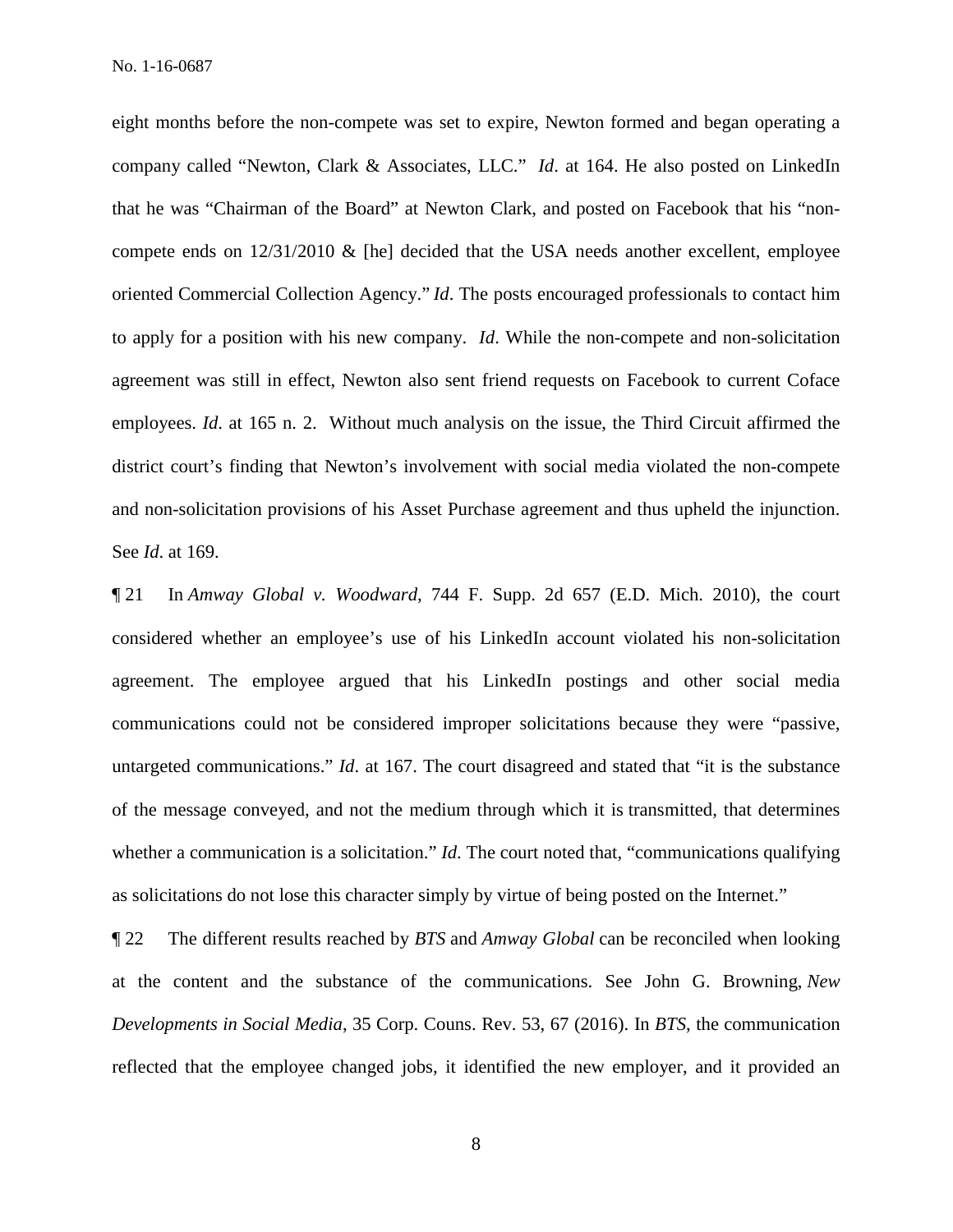example of the employee's work. *Id*. In contrast, in *Amway Global*, the former employee went further, by urging his former co-workers to leave Amway by stating, "If you knew what I knew, you would do what I do." *Amway Global v. Woodward*, 744 F. Supp. 2d at 673. The court found that this message "would readily be characterized as solicitation." *Id*.

¶ 23 Here, just as in *BTS*, the undisputed facts established that the invitations to connect via LinkedIn were sent from Gelineau's LinkedIn account through generic emails that invited recipients to form a professional connection. See *Merrill Lynch, Pierce, Fenner & Smith, Inc. v. Orbach*, 2013 U.S. Dist. LEXIS 159984 (E.D. Mich. Nov. 8, 2013) (noting that a message to remind someone who had not responded to an earlier invitation that the "invitation to is awaiting for your response" was a generic email and did not constitute a solicitation). The generic emails did not contain any discussion of Bankers Life, no mention of ASB, no suggestion that the recipient view a job description on Gelineau's profile page, and no solicitation to leave their place of employment and join ASB. Instead, the emails contained the request to form a professional networking connection. Upon receiving the emails, the Bankers Life employees had the option of responding to the LinkedIn requests to connect. If they did connect with Gelineau, the next steps, whether to click on Gelineau's profile, or to access a job posting on Gelineau's LinkedIn page were all actions for which Gelineau could not be held responsible. Furthermore, Gelineau's post of a job opening with ASB on his public LinkedIn portal did not constitute an inducement or solicitation in violation of his non-competition agreement. See *Enhanced Network Solutions Group. v. Hypersonic Techs.*, 951 N.E. 2d. at 268.

¶ 24 It makes no difference that Gelineau acknowledged that he used LinkedIn to evaluate potential recruits from other geographic areas and that he made a "sheet for recruiting" indicating the differences between ASB and Bankers Life. To violate his contract, Gelineau would have to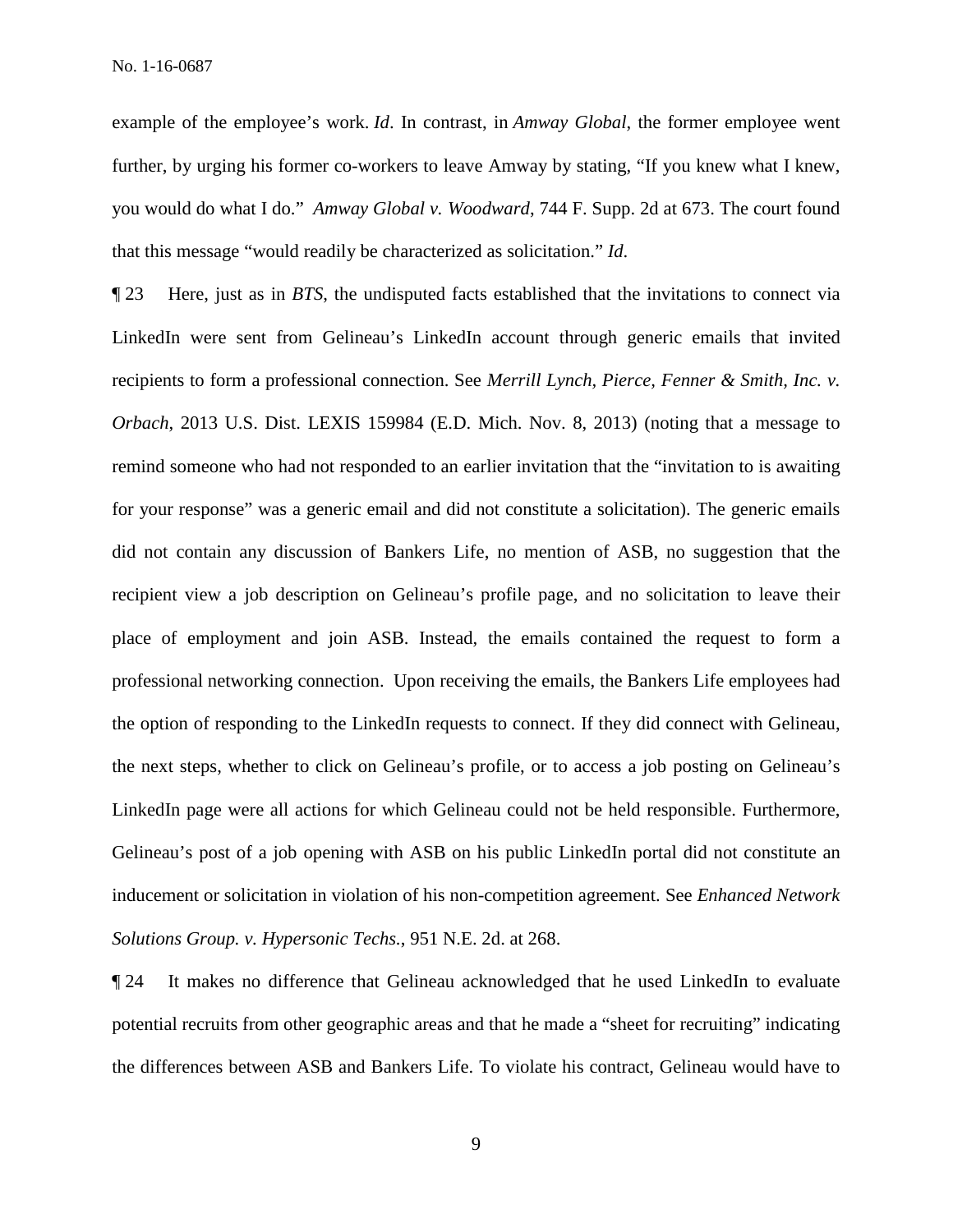actually, directly recruit individuals working in the Warwick, Rhode Island area. In the text message exchange between Gelineau and Van LaFermine, Gelineau observed that he was subject to a two-year non-solicitation agreement, and therefore, could only recruit individuals outside of Rhode Island and Massachusetts.

¶ 25 Bankers Life also maintains that the circuit court improperly ignored its additional claim, that Gelineau instructed Mark Medeiros to recruit Bankers Life agents and employees from the Warwick, Rhode Island area. In his affidavit attached to his motion for summary judgment, Gelineau stated that he never instructed Medeiros to solicit Bankers Life agents and employees from the Warwick, Rhode Island area. Medeiros stated in his own affidavit that Gelineau never instructed him to do so, and that he attempted to call Christopher Fernandez, a Bankers Life agent in February 2015, before Medeiros began working for ASB.

¶ 26 Bankers Life points to a statement made by Chris Fernandez where he indicated that Medeiros contacted him about working with ASB sometime in spring of 2015, and claims that this statement created a material issue of fact precluding a summary disposition in favor of Gelineau.

¶ 27 Initially, we note that Medeiros was not bound by a non-competition agreement with Bankers Life. Contrary to Bankers Life's argument, Fernandez' affidavit does not contradict Medeiros' affidavit on a material issue because it does not contain any information relevant to Gelineau's actions. Fernadez' affidavit does not state that Gelineau instructed Medeiros to contact Fernandez to induce Fernandez to leave Bankers Life for ASB. Since the apparent contradiction as to the exact date of contact between Medeiros and Fernandez does not relate to a material issue of fact in this case, the trial court did not err in granting summary judgment in favor of Gelineau.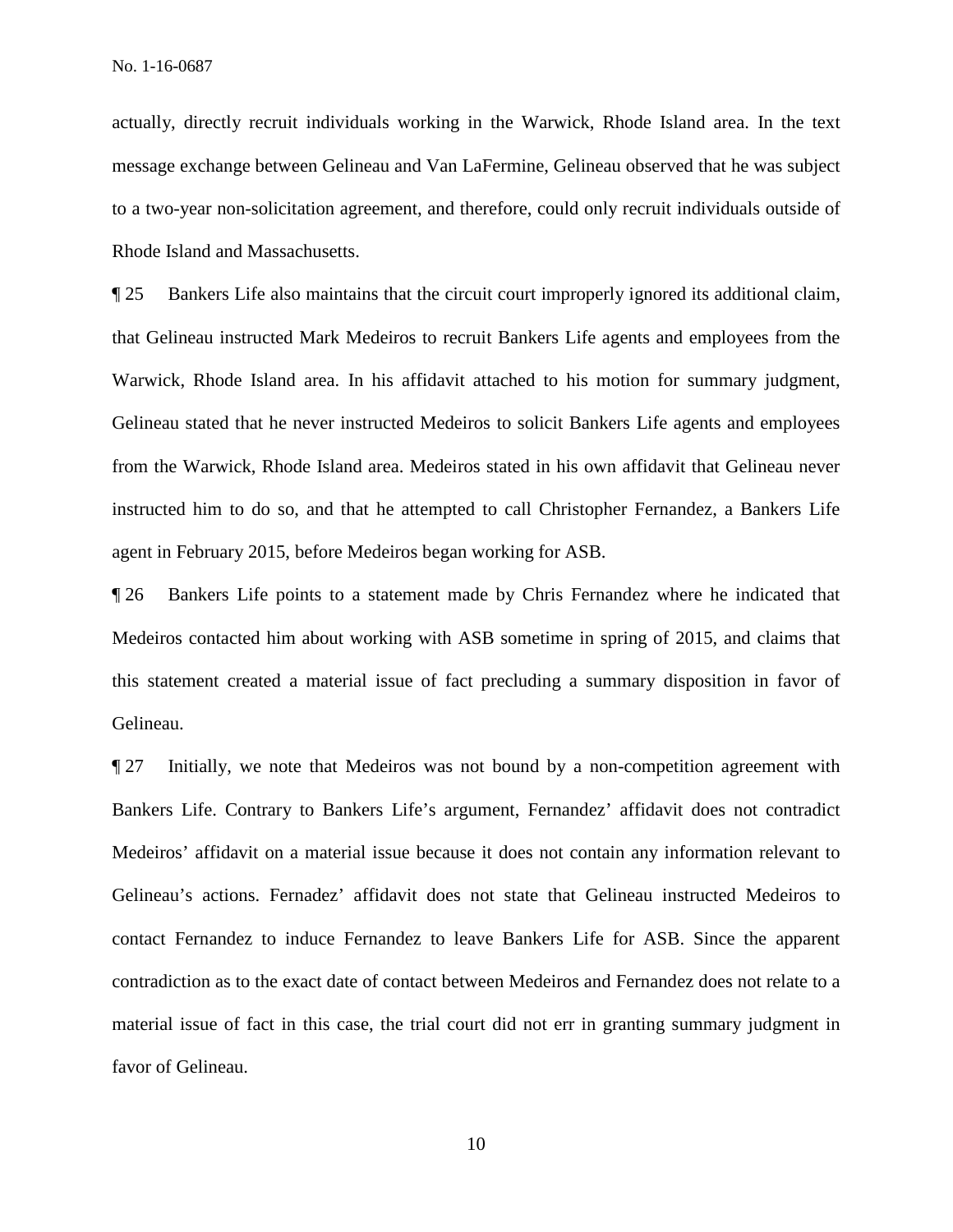¶ 28 Finally, Bankers Life contends that the circuit court's summary judgment order was premature, because it did not give it the opportunity to conduct additional discovery and to test the assertions made in the affidavits submitted by Gelineau and Medeiros. Bankers Life argues that it should have been permitted to depose Gelineau and Medeiros pursuant to Illinois Supreme Court Rule 191(b).

¶ 29 Trial courts are vested with wide discretion in ruling on discovery matters, and a reviewing court will not disturb a trial court's discovery rulings absent an abuse of that discretion. *Janda v. U.S. Cellular Corp.*, 2011 IL App (1st) 103552, ¶ 96 citing *Pemberton v. Tieman*, 117 Ill. App. 3d 502, 504-05, (1983). A trial court abuses its discretion only when "no reasonable person would take the view adopted by the trial court." (Internal quotation marks omitted.) *Foley v. Fletcher*, 361 Ill. App. 3d 39, 46 (2005).

¶ 30 Illinois Supreme Court Rule 191(b) provides:

"If the affidavit of either party contains a statement that any of the material facts which ought to appear in the affidavit are known only to persons whose affidavits affiant is unable to procure by reason of hostility or otherwise, naming the persons and showing why their affidavits cannot be procured and what affiant believes they would testify to if sworn, with his reasons for his belief, the court may make any order that may be just, either granting or refusing the motion, or granting a continuance to permit affidavits to be obtained, or for submitting interrogatories to or taking the depositions of any of the persons so named, or for producing documents in the possession of those persons or furnishing sworn copies thereof." Ill. S. Ct. R. 191(b) (eff. Jan. 4, 2013).